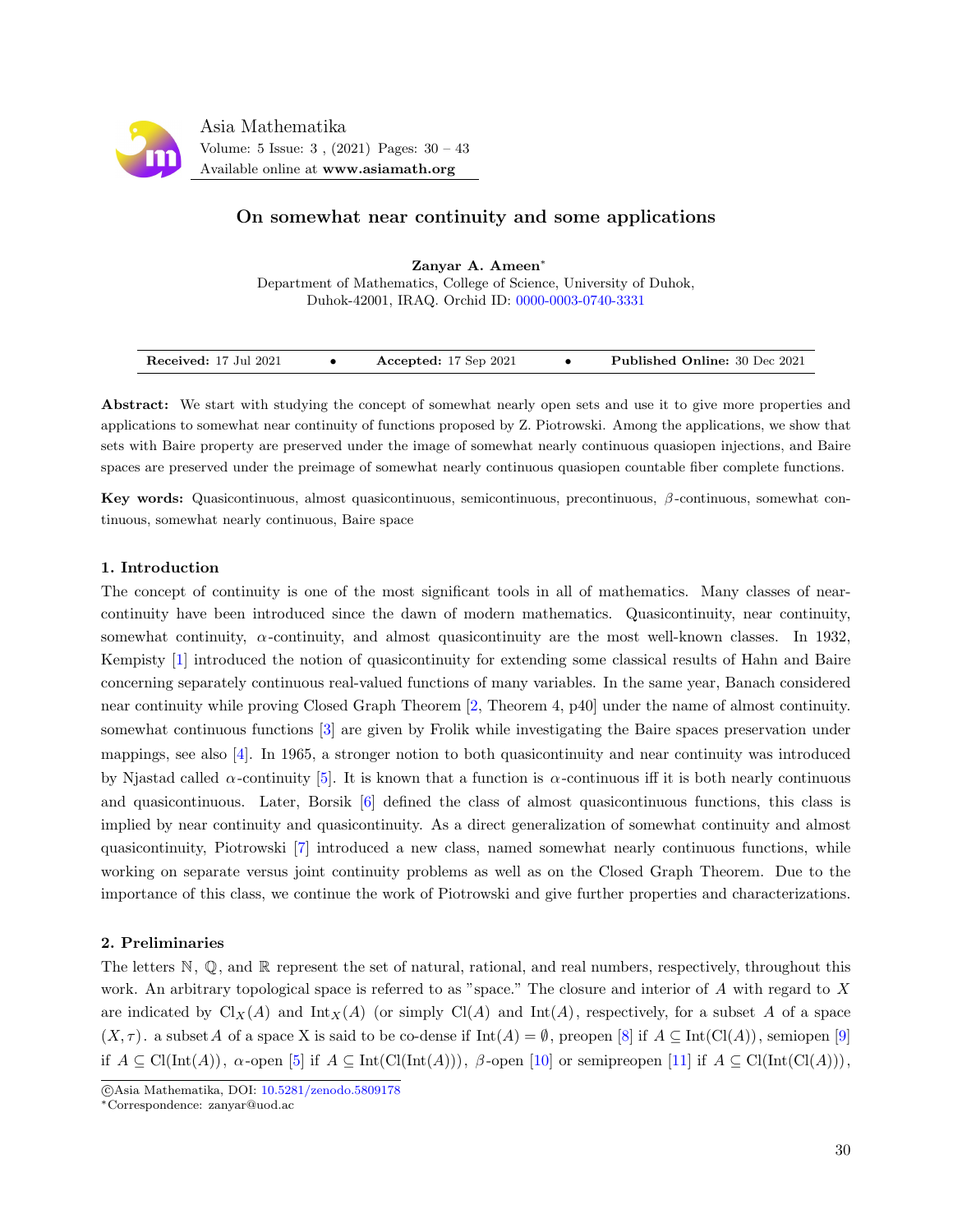somewhat open (briefly sw-open) [\[7\]](#page-12-6) if  $\text{Int}(A) \neq \emptyset$  or  $A = \emptyset$ . The complement of each preopen (resp. semiopen, α-open, β-open, sw-open) set is preclosed (resp. semi-closed,  $α$ -closed,  $β$ -closed, sw-closed).

The intersection of all  $\beta$ -closed sets in X containing A is  $\beta$ -closure of A which is denoted by Cl<sub>β</sub>(A). The union of all semiopen sets in X contained in A is called semi-interior of A and is denoted by  $\text{Int}_s(A)$ . The collection of all preopen (resp. semiopen,  $\alpha$ -open,  $\beta$ -open) subsets of X is denoted by  $PO(X)$  (resp.  $SO(X)$ ,  $\alpha O(X), \ \beta O(X)$ ).

<span id="page-1-3"></span>**Remark 2.1.** It is well-known that for a space  $X$ ,  $\tau \subseteq \alpha O(X) \subseteq PO(X) \cup SO(X) \subseteq \beta O(X)$ .

**Definition 2.1.** A point  $x \in X$  is said to be in the  $\beta$ -closure of a subset A of a space X if  $U \cap A \neq \phi$  for each  $\beta$ -open set U containing x.

<span id="page-1-6"></span>**Lemma 2.1.** [\[12,](#page-13-2) Proposition 1.1] For a subset A of a space X,  $Cl_{\beta}(A) = A \cup Int(ClInt(A)))$ .

<span id="page-1-7"></span>**Lemma 2.2.** [\[11,](#page-13-1) Theorem 3.22] For a subset A of a space X,  $Cl_{\beta}(\text{Int}(A)) = \text{Int}(Cl(\text{Int}(A)))$ .

<span id="page-1-0"></span>**Lemma 2.3.** Let  $A$  be a subset of a space  $X$ .

- (i) A is semiopen iff  $Cl(A) = Cl(Int(A))$ .
- (ii) A is  $\beta$ -open iff  $Cl(A) = Cl(Int(Cl(A))).$

*Proof.* (i) If A is semiopen, then  $A \subseteq \text{Cl}(\text{Int}(A))$  and so  $\text{Cl}(A) \subseteq \text{Cl}(\text{Int}(A))$ . For other side of inclusion, we always have  $\text{Int}(A) \subseteq A$ . Therefore  $\text{Cl}(\text{Int}(A)) \subseteq \text{Cl}(A)$ . Thus  $\text{Cl}(A) = \text{Cl}(\text{Int}(A))$ .

Conversely, assume that  $Cl(A) = Cl(Int(A))$ , but  $A \subseteq Cl(A)$  always, so  $A \subseteq Cl(Int(A))$ . Hence A is semiopen.

(ii) Theorem 2.4 in [\[11\]](#page-13-1).

<span id="page-1-1"></span>**Lemma 2.4.** Let  $A$  be a nonempty subset of a space  $X$ .

- (i) If A is semiopen, then  $Int(A) \neq \emptyset$ .
- (ii) If A is  $\beta$ -open, then Int(Cl(A))  $\neq \emptyset$ .

*Proof.* (i) Suppose otherwise that if A is a semiopen set such that  $\text{Int}(A) = \emptyset$ , by Lemma [2.3](#page-1-0) (i), Cl(A) =  $\emptyset$ which implies that  $A = \emptyset$ . Contradiction!

(ii) Similar to (i).

<span id="page-1-2"></span>**Lemma 2.5.** Let A be a subset of a space X. Then  $\text{Int}(A) \neq \emptyset$  iff  $\text{Int}_s(A) \neq \emptyset$ .

*Proof.* Given a subset A of X. If  $\text{Int}(A) \neq \emptyset$ , then  $\emptyset \neq \text{Int}(A) \subseteq \text{Int}_s(A)$  and so  $\text{Int}_s(A) \neq \emptyset$ .

Conversely, if  $\text{Int}_{s}(A) \neq \emptyset$ , then for some  $x \in A$ , there exists a semiopen set G containing x such that  $G \subseteq A$ . By Lemma [2.4](#page-1-1) (i),  $\emptyset \neq \text{Int}(G) \subseteq \text{Int}(A)$ . Therefore  $\text{Int}(A) \neq \emptyset$ .  $\Box$ 

<span id="page-1-4"></span>**Lemma 2.6.** [\[13,](#page-13-3) Theorem 2.4] Let Y be a subspace of a space X and let  $A \subseteq Y$ . If Y is semiopen in X, then  $A$  is semiopen in  $Y$  iff  $A$  is semiopen in  $X$ .

<span id="page-1-5"></span>**Lemma 2.7.** Let A, B be subsets of X. If A is  $\alpha$ -open and B is preopen (resp.  $\beta$ -open), then  $A \cap B$  is preopen (resp.  $\beta$ -open) in X.

 $\Box$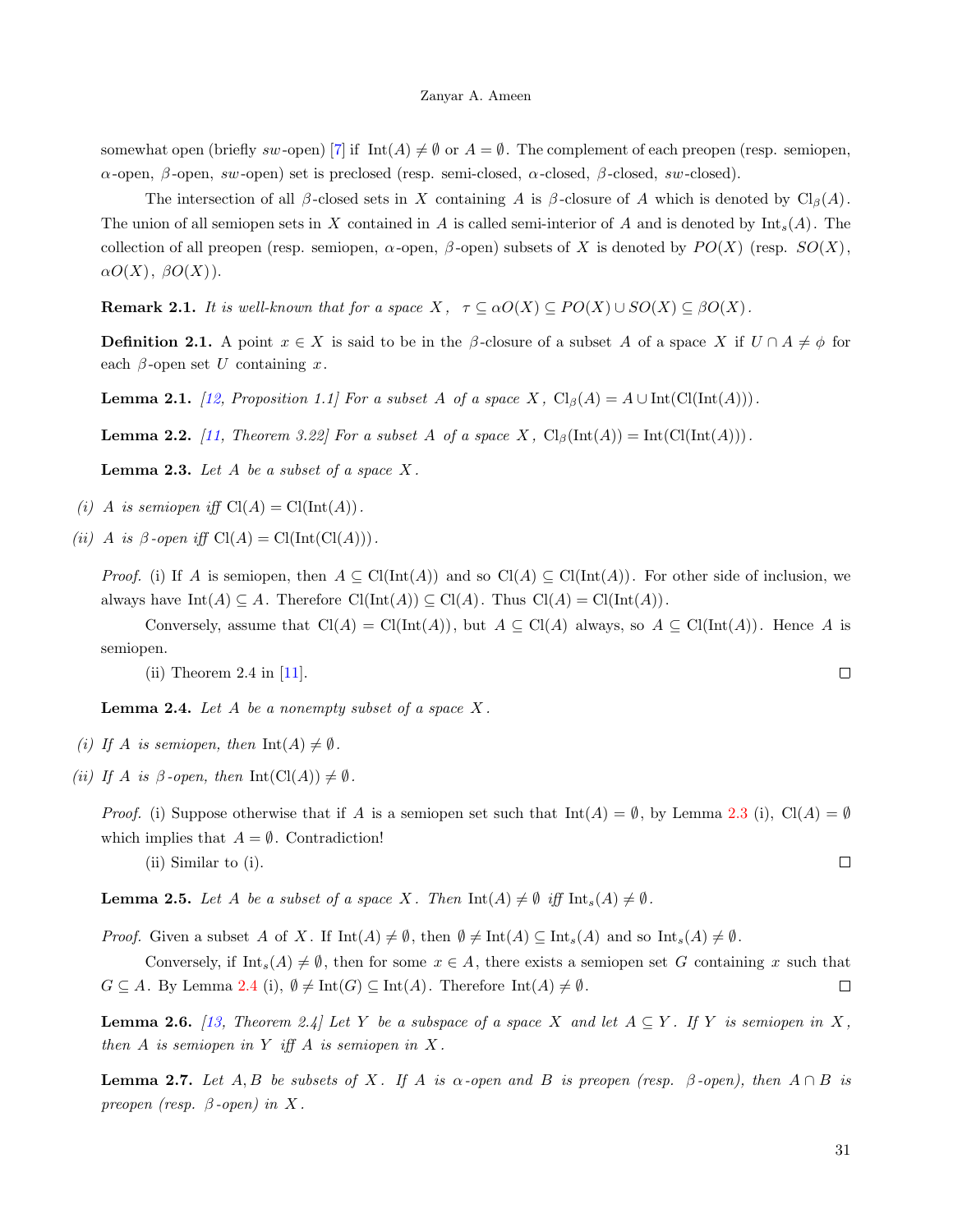*Proof.* Lemma 2.1 in  $[14]$  (resp. Theorem 2.7 in  $[10]$ ).

<span id="page-2-1"></span>**Lemma 2.8.** Let A, B be subsets of X. If A is  $\alpha$ -open and B is preopen (resp.  $\beta$ -open), then  $A \cap B$  is preopen (resp.  $\beta$ -open) in A.

*Proof.* Lemma 2.1 in  $[15]$  (resp. Lemma 2.5 in  $[10]$ ).

<span id="page-2-0"></span>**Lemma 2.9.** Let  $A, D$  be subsets of space  $X$ .

- (i) If A is open and D is dense, then  $Cl(A \cap D) = Cl(A)$
- (ii) If D is open dense, then  $Cl(A) \cap D = Cl_D(A \cap D)$ .

Proof. Standard.

<span id="page-2-4"></span>**Lemma 2.10.** Let A be a subset of a space X. If A is semiopen, then it has the Baire property.

*Proof.* Given a semiopen set A. By [\[9,](#page-12-8) Theorem 7],  $A = O \cup N$ , where O is open and N is nowhere dense such that  $O \cap N = \emptyset$ . Therefore  $A = O \Delta N$ . Hence A has the Baire property.

### 3. Somewhat Nearly Open Sets

**Definition 3.1.** [\[7\]](#page-12-6) a subset A of a space X is said to be somewhat nearly open (briefly swn-open) if  $Int(Cl(A)) \neq \emptyset$  or  $A = \emptyset$ .

The complement of each swn-open set is called swn-closed. That is, a set F is swn-closed if  $Cl(int(F))$  $\neq X$  or  $F = X$ .

<span id="page-2-3"></span>**Remark 3.1.** Let  $A, B \subset X$  such that  $A \neq \emptyset, B \neq X$ . Then

- (a) A is swn-open iff  $Int_s(Cl(A)) \neq \emptyset$ , see Lemma [2.5.](#page-1-2)
- (b) A is swn-open iff there is an open (or a semiopen) set U such that  $\emptyset \neq U \subseteq \text{Cl}(A)$ .
- (c) B is swn-closed iff there is a closed (or a semiclosed) set F such that  $Int(B) \subseteq F \subsetneq X$ .

<span id="page-2-2"></span>Proposition 3.1. Any union of swn-open sets is swn-open.

*Proof.* Let  $\{A_{\alpha} : \alpha \in \Delta\}$  be any collection of swn-open subsets of a space X. Now

$$
Int(Cl(\bigcup_{\alpha \in \Delta} A_{\alpha})) \supseteq Int(\bigcup_{\alpha \in \Delta} Cl(A_{\alpha}))
$$
  

$$
\supseteq \bigcup_{\alpha \in \Delta} Int(Cl(A_{\alpha})) \neq \emptyset.
$$

Thus  $\bigcup_{\alpha \in \Delta} A_{\alpha}$  is swn-open.

Remark 3.2. The intersection of two swn-open sets need not be swn-open. For instance, take swn-open sets  $A = [0, 1]$  and  $B = [1, 2]$  in  $\mathbb R$ . Then  $Int(Cl[A \cap B]) = \emptyset$ .

 $\Box$ 

 $\Box$ 

 $\Box$ 

 $\Box$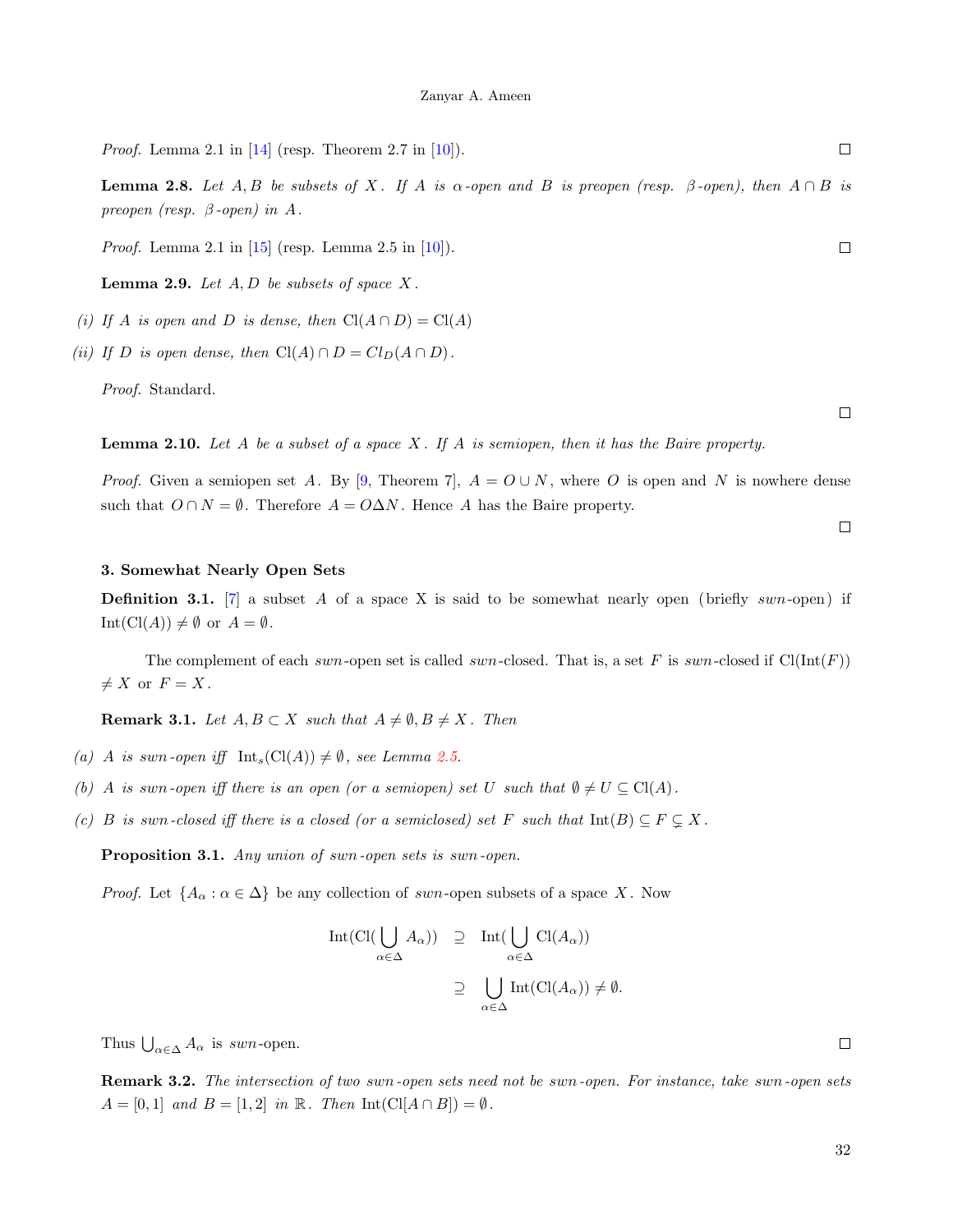We remark that, in general, the family of swn-open subsets of a space  $X$  does not from a topology.

Next we put Remark [2.1](#page-1-3) and Lemma [2.4](#page-1-1) into the following diagram which shows the relation between swn-open and the most well-known types of open sets.



Diagram I:Relationship between generalized types of open sets

In general, none of these implications can be replaced by equivalence as shown below:

**Example 3.1.** Consider R with the natural topology. Let  $A = [0,1] \cap \mathbb{Q}$ . Then A is swn-open but not swopen. If  $B = \mathcal{C} \cup [2, 3]$ , where C is the ternary Cantor set, then B is swn-open but not  $\beta$ -open. Examples for other none implications can be found in [\[16\]](#page-13-6) or in the literature.

<span id="page-3-1"></span>**Remark 3.3.** From the above example, one can conclude that the intersection of an swn-open set with an open, a closed or a dense set may not be swn-open.

**Proposition 3.2.** Let A, D be subsets of a space X. If A is open and D is dense, then  $A \cap D$  is swn-open  $in X$ .

*Proof.* If  $A = \emptyset$ , then  $A \cap D = \emptyset$  which is swn-open. Let A be nonempty and let D be dense. By Lemma [2.9](#page-2-0) (i), Int(Cl( $A \cap D$ )) = Int(Cl( $A$ ))  $\neq \emptyset$ . That is  $A \cap D$  is swn-open.  $\Box$ 

<span id="page-3-0"></span>**Proposition 3.3.** Let A, D be subsets of a space X. If A is swn-open and D is open dense, then  $A \cap D$  is swn-open in D.

*Proof.* Let A be swn-open and let D be open dense. By using Lemma [2.9](#page-2-0) (ii), one can get  $\text{Int}_D(\text{Cl}_D(A \cap D))$  =  $\text{Int}(\text{Cl}_D(A \cap D)) \cap D = \text{Int}[\text{Cl}(A) \cap D] \cap D = \text{Int}(\text{Cl}(A)) \cap D$ . Since  $\text{Int}(\text{Cl}(A))$  is nonempty open and D is dense, they must have nonempty intersection. Therefore  $\text{Int}_D(\text{Cl}_D(A \cap D)) \neq \emptyset$  and so  $A \cap D$  is swn-open in  $D$ .  $\Box$ 

**Proposition 3.4.** Let A be a subset of a space X. Then either A is sw-open or swn-closed.

*Proof.* Given  $A \subseteq X$ . If A is not sw-open, then  $\text{Int}(A) = \emptyset$ . Therefore  $\text{Cl}(\text{Int}(A)) = \emptyset \neq X$  and so A is swn-closed.

On the other hand, if A is not swn-closed, then  $\text{Cl}(\text{Int}(A)) = X$ . Surely  $\text{Int}(A) \neq \emptyset$ . Thus A is sw-open.  $\Box$ 

**Corollary 3.1.** Each subset of a space  $X$  is either swn-open or swn-closed.

Here, we remark the following:

(i) Each nowhere dense is swn-closed. The converse is false.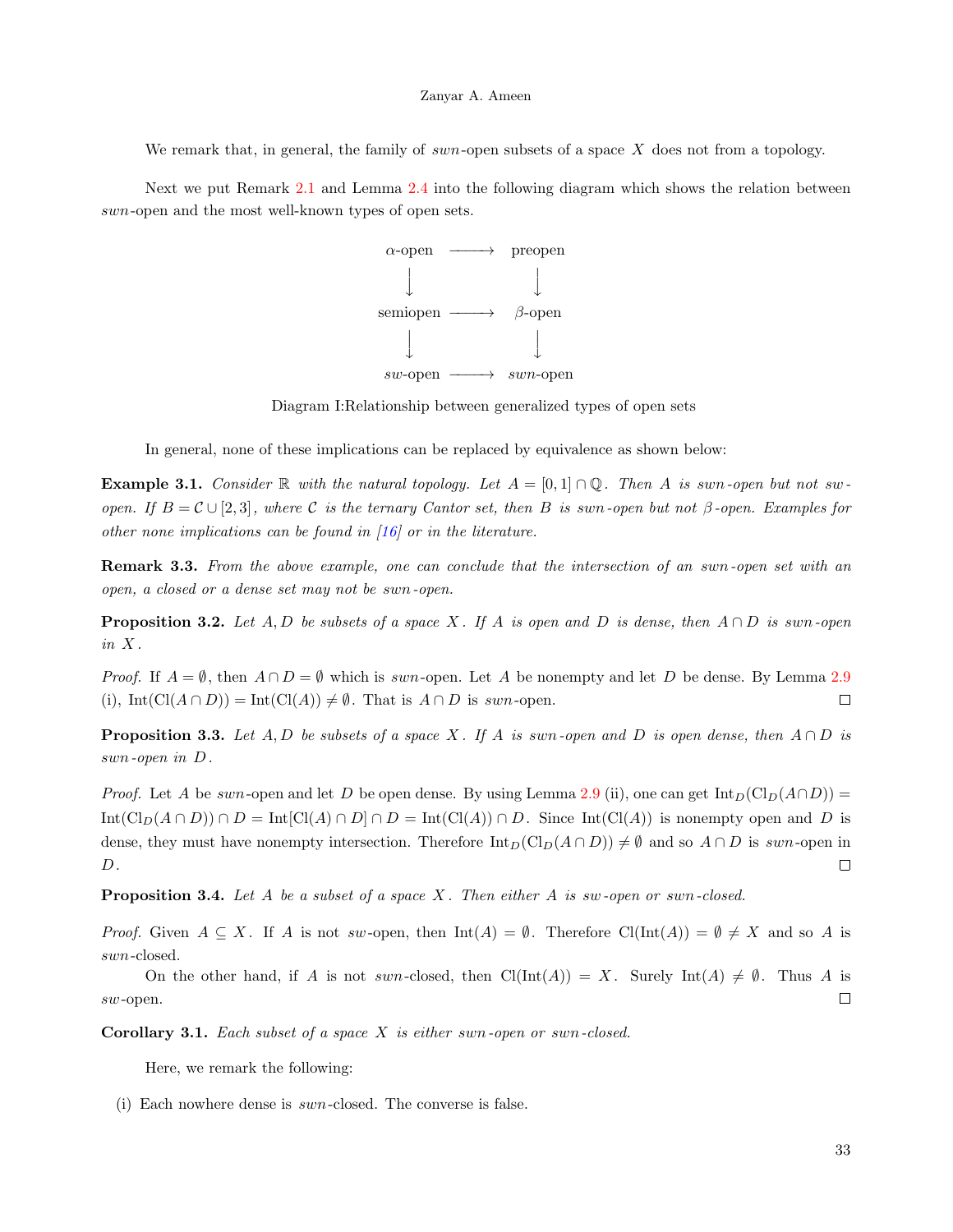(ii) A set is swn-open if and only of its closure is swn-open.

(iii) The interior of an swn-open set need not be swn-open.

<span id="page-4-3"></span>**Proposition 3.5.** Let A be a semiclosed subset of a space X. Then A is swn-open iff A is sw-open.

*Proof.* By Lemma [2.3](#page-1-0) (i), A is semiclosed iff  $Int(Cl(A)) = Int(A)$ . The rest is clear.  $\Box$ 

<span id="page-4-0"></span>**Proposition 3.6.** Let Y be a semiopen subspace of a space X and let  $A \subseteq Y$ . Then A is swn-open in Y iff A is swn-open in  $X$ .

*Proof.* Let A be swn-open in Y. There exist a semiopen subset H in Y such that  $H \subseteq Cl_Y(A)$ . Now,  $H = H \cap Y \subseteq \text{Cl}(A) \cap Y \subseteq \text{Cl}(A)$ . Since Y is semiopen, by Lemma [2.6,](#page-1-4) H is semiopen in X and  $H \subseteq \text{Cl}(A)$ . Hence  $A$  is swn-open in  $X$ .

Conversely, assume that A is swn-open in X. Suppose otherwise that A is not swn-open in Y. Let G be a semiopen set in X with  $G \cap Y \neq \emptyset$ . Then there is a nonempty semiopen set  $H \subseteq G \cap Y$  such that  $A \cap H = \emptyset$ . Since H is semiopen in Y, there is a semiopen set U in X such that  $H = U \cap Y$ . Now, we have  $U \subseteq G$  and  $A \cap U = \emptyset$ . This means that A is not swn-open in X, which is impossible. Hence the result.  $\square$ 

**Proposition 3.7.** Let Y be a dense subspace of a space X and let  $A \subseteq Y$ . Then A is swn-open in Y iff A is swn-open in X .

Proof. Similar to Proposition [3.6](#page-4-0)

<span id="page-4-1"></span>**Proposition 3.8.** Let X be a space. a subset A of X is  $\beta$ -open iff  $A \cap U$  is swn-open for each open set U in X .

*Proof.* Given a  $\beta$ -open set A and an arbitrary open set U. By Lemma [2.7,](#page-1-5)  $A \cap U$  is  $\beta$ -open and consequently it is swn-open by Lemma  $2.4$  (ii).

Conversely, let  $x \in A$  and assume that  $A \cap U$  is swn-open for each open set U in X. That is  $Int(Cl(A \cap U)) \neq \emptyset$ . Now we have  $\emptyset \neq Int(Cl(A \cap U)) \subseteq Int(Cl(A)) \cap Int(Cl(U)) = Int(Cl(A)) \cap U$ , which implies that  $x \in \text{Cl}(\text{Int}(\text{Cl}(A)))$  and so  $A \subseteq \text{Cl}(\text{Int}(\text{Cl}(A)))$ . This proves that A is  $\beta$ -open.  $\Box$ 

<span id="page-4-2"></span>**Proposition 3.9.** Let X be a space. a subset A of X is preopen iff  $A \cap U$  is swn-open for each  $\alpha$ -open set U in  $X$ .

*Proof.* Let A be preopen and let U be any  $\alpha$ -open. By Lemma [2.8,](#page-2-1)  $A \cap U$  is preopen and so it is swn-open, (see Diagram I).

Conversely, let  $x \in A$ . Suppose that  $A \cap U$  is swn-open for each  $\alpha$ -open U in X. Then  $\emptyset \neq$  $Int(Cl(A \cap U) \subseteq Int(Cl(A)) \cap Int(Cl(U)) = Int(Cl(A)) \cap Int(ClInt(U))$ . Since U is  $\alpha$ -open, by Lemma [2.1,](#page-1-6)  $\text{Int}(\text{Cl}(A)) \cap \text{Cl}_{\beta}(U) \neq \emptyset$  for each  $\alpha$ -open U. This means that  $\text{Int}(\text{Cl}(A)) \cap U \cap V \neq \emptyset$  for each  $\beta$ -open set V in X containing x. Therefore  $x \in Cl_\beta(\text{Int}(Cl(A)) \cap U) \subseteq Cl_\beta(\text{Int}(Cl(A)))$  and so, by Lemma [2.2,](#page-1-7)  $x \in Int(ClInt(Cl(A)))) = Int(Cl(A))$ . Hence A is preopen.  $\Box$ 

**Definition 3.2.** [\[17\]](#page-13-7) a space X is said to be

- (1) irresolvable if any two dense subsets intersect.
- (2) strongly irresolvable if each open subspace is irresolvable.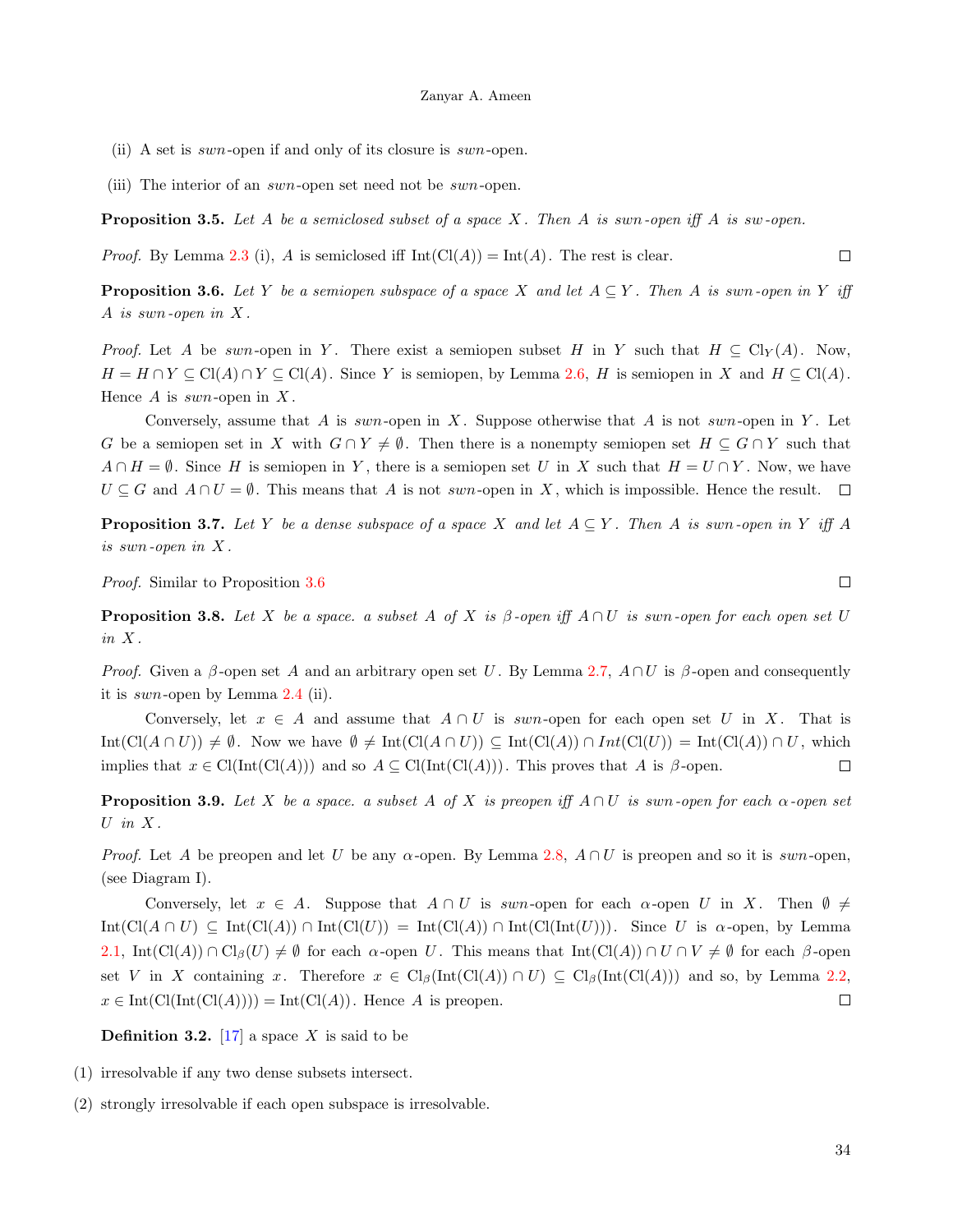<span id="page-5-0"></span>**Theorem 3.1.** The following are equivalent for a space  $X$ :

- (1) strongly irresolvable,
- (2) each open subspace is irresolvable,
- (3) each preopen subset of X is  $\alpha$ -open,
- (4) each  $\beta$ -open subset of X is semiopen,
- $(5)$  each preopen subset of X is semiopen,
- $(6)$  each dense subset of X is semiopen,
- $(7)$  each dense subset of X has an interior dense,
- $(8)$  each co-dense subset of X is nowhere dense,
- (9) each swn-open subset of  $X$  is sw-open,
- $(10)$  each subset of X has a nowhere dense boundary.
- (11) each subset is the union of an open set and a nowhere dense set.

Proof. [\[18,](#page-13-8) Theorem 17].

<span id="page-5-1"></span>**Lemma 3.1.** The following are equivalent for a space  $X$ :

- $(1)$  X is strongly irresolvable,
- (2)  $\text{Int}(\text{Cl}(A \cap B)) = \text{Int}(\text{Cl}(A)) \cap \text{Int}(\text{Cl}(B))$  for each subsets A, B of X.

*Proof.* (1)  $\implies$  (2) The first direction is clear. That is  $Int(Cl(A \cap B)) \subseteq Int(Cl(A)) \cap Int(Cl(B))$ .

On the other hand, given any two sets A, B in X. By Theorem [3.1](#page-5-0) (1),  $Int(Cl(A)) = Int(Cl(int(A)))$ . Now, we have

$$
Int(Cl(A)) \cap Int(Cl(B)) = Int(Cl(int(A))) \cap Int(Cl(B))
$$
  
\n
$$
\subseteq Cl(int(A)) \cap Int(Cl(B))
$$
  
\n
$$
\subseteq Cl[Int(A) \cap Int(Cl(B))]
$$
  
\n
$$
\subseteq Cl[A \cap B].
$$

Then taking the interior of both sides, we get  $Int(Cl(A)) \cap Int(Cl(B)) \subseteq Int(Cl(A \cap B))$ . Thus  $Int(Cl(A \cap B)) =$  $Int(Cl(A)) \cap Int(Cl(B)).$ 

 $(2) \implies (1)$  Assume that  $(2)$  is true. Let A be a subset of X. Now

$$
Int(\partial(A)) = Int[Cl(A) \cap Cl(X \setminus A)]
$$
  
= Int(Cl(A)) \cap Int(Cl(X \setminus A))  
= Int[Cl[A \cap (X \setminus A)]]  
=  $\emptyset$ .

By Theorem [3.1](#page-5-0)  $(10)$ , X is strongly irresolvable.

 $\Box$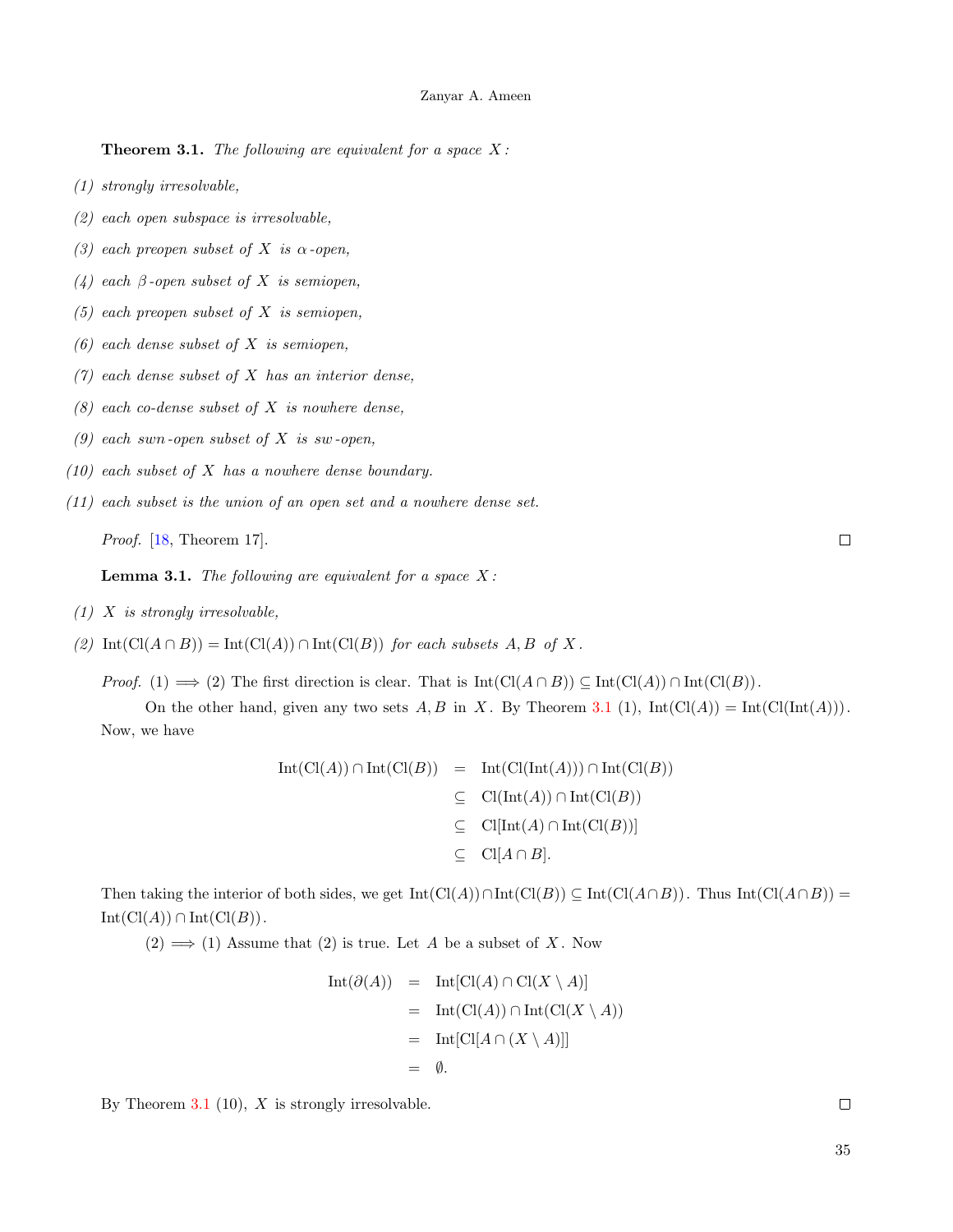**Theorem 3.2.** Let X be a space. If X is strongly irresolvable, the family  $SN(X)$  of all swn-open subsets of X forms a topology.

*Proof.* By Proposition [3.1,](#page-2-2)  $SN(X)$  is closed under arbitrary unions and it contains the empty set by definition. Therefore, it is enough to prove that  $SN(X)$  is closed under finite intersections. Let  $A, B \in SN(X)$ . By Lemma [3.1,](#page-5-1) Int(Cl(A∩B)) = Int(Cl(A))∩Int(Cl(B)). By the choice of A, B, Int(Cl(A)) and Int(Cl(B)) are nonempty open sets in X. Since X is strongly irresolvable,  $\text{Int}(\text{Cl}(A)) \cap \text{Int}(\text{Cl}(B)) \neq \emptyset$ . Thus  $\text{Int}(\text{Cl}(A \cap B)) \neq \emptyset$ . Hence the proof.

 $\Box$ 

# 4. Somewhat Near Continuity

**Definition 4.1.** [\[7\]](#page-12-6) Let X, Y be spaces. A function  $f: X \to Y$  is said to be somewhat nearly continuous (briefly swn-continuous) if the inverse image of each open set in Y is swn-open in X.

The above definition can be stated as:

**Remark 4.1.** A function  $f: X \to Y$  is swn-continuous if for each  $x \in X$  and each open set V in Y containing  $f(x)$ , there exists an swn-open set U in X containing x such that  $f(U) \subset V$ .

**Definition 4.2.** For a subset A of a space X, we introduce the following:

- (i)  $\text{Cl}_{sum}(A) = \bigcap \{F : F \text{ is } sum \text{-closed in } X \text{ and } A \subseteq F\}.$
- (ii)  $\text{Int}_{\text{sum}}(A) = \bigcup \{O : O \text{ is } \text{sum-open in } X \text{ and } O \subseteq A \}.$

**Proposition 4.1.** Let X, Y be spaces. For a function  $f: X \to Y$ , the following are equivalent:

- $(1)$  f is swn-continuous,
- (2)  $f^{-1}(F)$  is swn-closed set in X, for each closed set F in Y,
- (3)  $f(\text{Cl}_{sym}(A)) \subset \text{Cl}(f(A))$ , for each subset A of X,
- (4)  $\text{Cl}_{sum}(f^{-1}(B)) \subset f^{-1}(Cl(B)),$  for each subset B of Y,
- (5)  $f^{-1}(\text{Int}(B)) \subset \text{Int}_{sum}(f^{-1}(B))$ , for each subset B of Y,

Proof. Follows from the definition of swn-continuity.

<span id="page-6-0"></span>**Theorem 4.1.** Let X, Y be spaces. For a function  $f: X \to Y$ , the following are equivalent:

- $(1)$  f is swn-continuous,
- (2) if for each open subset V of Y with  $f^{-1}(V) \neq \emptyset$ , there exists a nonempty open set U in X such that  $U \subseteq \mathrm{Cl}(f^{-1}(V)),$
- (3) if for each closed subset F of Y with  $f^{-1}(F) \neq X$ , there exists a proper closed E in X such that  $\text{Int}(f^{-1}(F)) \subseteq$  $E$ ,
- (4) if for each open dense subset D of X, then  $f(D)$  is dense in  $f(X)$ .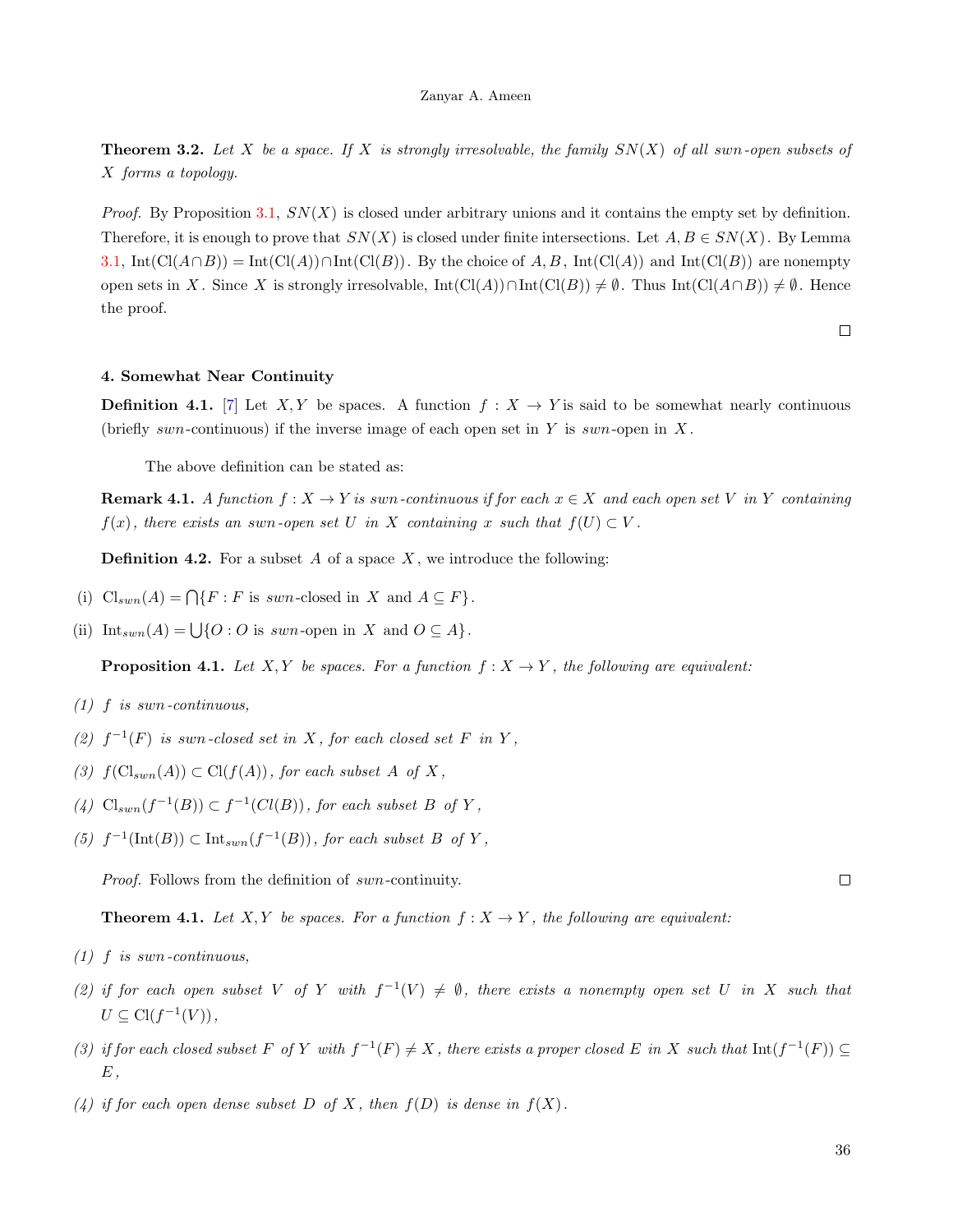*Proof.* (1)  $\implies$  (2) Remark [3.1](#page-2-3) and the definition of swn-continuity.

(2)  $\implies$  (3) Let F be a closed set in Y such that  $f^{-1}(F) \neq X$ . Then  $Y \setminus F$  is open in Y with  $f^{-1}(Y \setminus F) \neq \emptyset$ . By (2), there exists an open set U in X such that  $\emptyset \neq U \subseteq \mathrm{Cl}(f^{-1}(Y \setminus F)) = X \setminus \mathrm{Int}(f^{-1}(F))$ . This implies that  $Int(f^{-1}(F)) \subseteq X \setminus U \neq X$ . If  $E = X \setminus U$ , then E is a proper closed set that satisfies the required property.

(3)  $\implies$  (4) Let D be open dense in X. We need to prove that  $f(D)$  is dense in  $f(X)$ . Suppose otherwise that  $f(D)$  is not dense in  $f(X)$ . There exists a proper closed set F such that  $f(D) \subseteq F \subset f(X)$ . Therefore  $D \subseteq f^{-1}(F)$ . By (3), there exist a proper closed set E in X such that  $D \subseteq \text{Int}(f^{-1}(F)) \subseteq E \subset X$ . This contradicts that  $D$  is dense in  $X$ . Thus (4) holds.

(4)  $\implies$  (1) W.l.o.g, let H be an open set in Y with  $f^{-1}(H) \neq \emptyset$ , because if  $f^{-1}(H) = \emptyset$ , then it is trivially swn-open. Suppose that  $f^{-1}(H)$  is not swn-open. That is  $Int(Cl(f^{-1}(H)) = \emptyset$ . Therefore  $\text{Cl}(\text{Int}(X \setminus f^{-1}(H)) = X$ . This implies that  $\text{Int}(X \setminus f^{-1}(H))$  is dense in X. By (4),  $f(X \setminus f^{-1}(H))$  is dense in  $f(X)$ , i.e.,  $Cl(f(X \setminus f^{-1}(H))) = f(X)$ . This yields that  $Cl(f(X) \setminus H) = f(X) \setminus H = f(X)$  and so  $H = \emptyset$ . Contradiction to the choice of H. It follows that  $Int(Cl(f^{-1}(H))$  must not be empty. Thus  $f^{-1}(H)$ is  $sum$ -open in  $X$ .  $\Box$ 

<span id="page-7-0"></span>**Theorem 4.2.** For a one to one function f from a space X onto a space Y, the following are equivalent:

- $(1)$  f is swn-continuous,
- (2) if for each (closed) nowhere dense subset N of X, then  $f(N)$  is co-dense in Y.

*Proof.* (1)  $\implies$  (2) Let N be a (closed) nowhere dense set in X. We need to show that  $f(N)$  is codense in Y. Suppose otherwise, then there is a nonempty open set H in Y such that  $H \subseteq f(N)$  and so  $f^{-1}(H) \subseteq f^{-1}(f(N)) = N$ . By (1),  $\emptyset \neq \text{Int}(\text{Cl}(f^{-1}(H)) \subseteq \text{Int}(\text{Cl}(N)) = \text{Int}(N)$ . This proves that is not (closed) nowhere dense in  $X$ , which is contradiction. Hence  $(2)$  is established.

(2)  $\implies$  (1) Let H be an open set in Y. If  $f^{-1}(H) = \emptyset$ , then  $f^{-1}(H)$  is swn-open by the definition. Let  $f^{-1}(H) \neq \emptyset$ . If  $f^{-1}(H)$  is not swn-open, then it is nowhere dense in X. By (2),  $f(f^{-1}(H))$  is co-dense in Y. That is,  $\emptyset = \text{Int}(f(f^{-1}(H))) = H$ . This is impossible. Therefore f is swn-continuous.  $\Box$ 

**Theorem 4.3.** A function f from a space X onto a space Y is swn-continuous if and only  $f^{-1}(A)$  is swn-open for each sw-open set A in Y .

*Proof.* Assume that f is swn-continuous. Let A be sw-open in Y. If  $A = \emptyset$ , then  $\emptyset = f^{-1}(H)$  is clearly swnopen. Let  $A \neq \emptyset$ . Then there is a nonempty open set H in Y such that  $H \subseteq A$ . Therefore  $f^{-1}(H) \subseteq f^{-1}(A)$ . By assumption,  $\emptyset \neq \text{Int}(\text{Cl}(f^{-1}(H))) \subseteq \text{Int}(\text{Cl}(f^{-1}(A)))$ . This proves that  $f^{-1}(A)$  is swn-open.

Conversely, if G is an open set in Y, then it is sw-open. By assumption,  $f^{-1}(G)$  is swn-open. Hence f is  $sum$ -continuous.  $\Box$ 

#### 5. Comparisons and relationships

After recalling the following definitions, we examine the link between swn-continuous function and other wellknown classes of continuity in this part, and then other properties of swn-continuity are presented.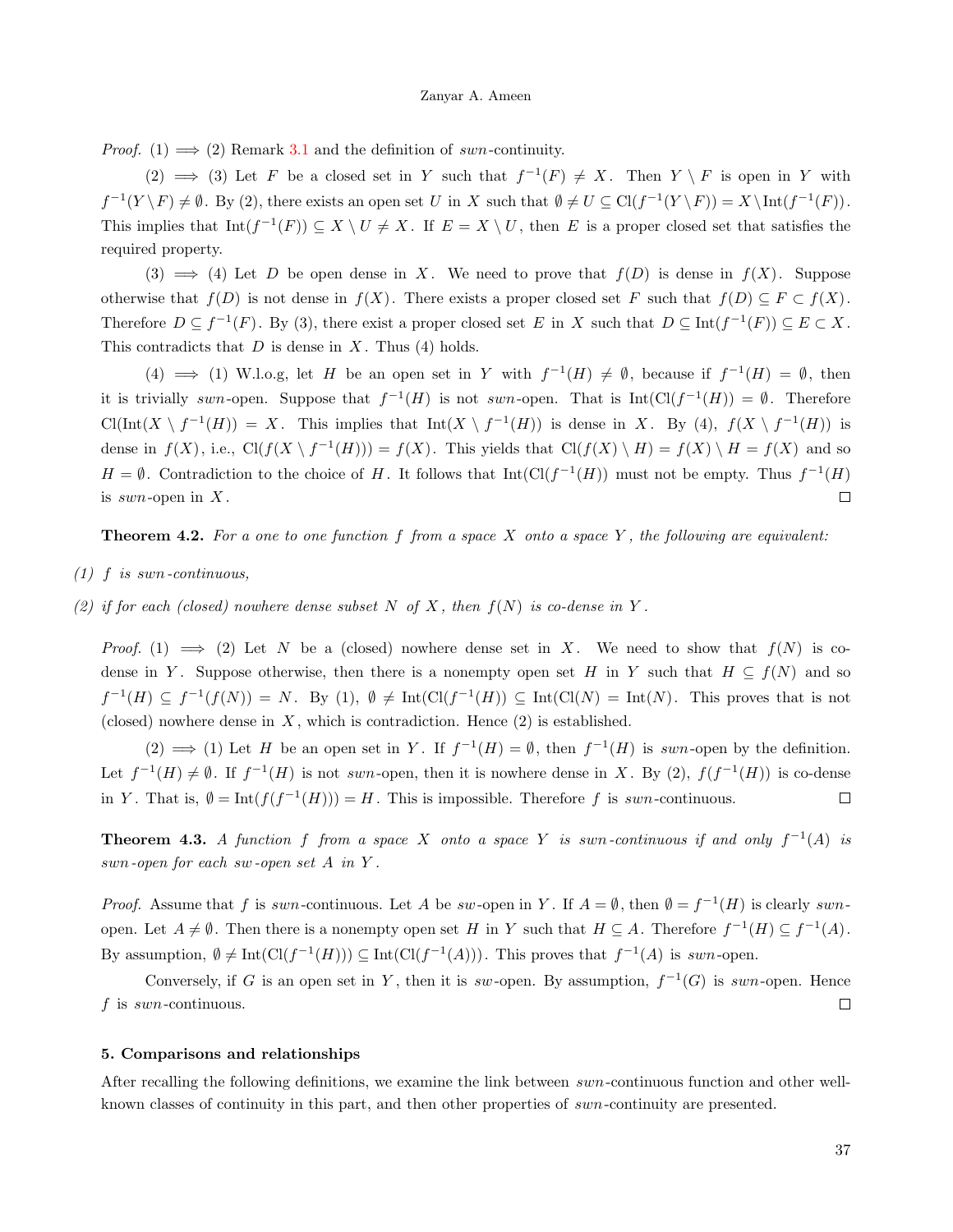### **Definition 5.1.** A function  $f: X \to Y$  is called

- (1) quasicontinuous [\[1\]](#page-12-0) or semicontinuous [\[9\]](#page-12-8) if the inverse image of each open set in Y is semiopen in X,
- (2) nearly continuous [\[19\]](#page-13-9) or precontinuous [\[8\]](#page-12-7) if the inverse image of each open set in Y is preopen in X,
- (3)  $\alpha$ -continuous [\[5\]](#page-12-4) if the inverse image of each open set in Y is  $\alpha$ -open in X,
- (4) almost quasicontinuous [\[6\]](#page-12-5) or  $\beta$ -continuous [\[10\]](#page-13-0) if the inverse image of each open set in Y is  $\beta$ -open in X,
- (5) somewhat continuous  $[4]$  (briefly sw-continuous) if the inverse image of each open set in Y is sw-open in X,
- (6) contra-semicontinuous [\[20\]](#page-13-10) if the inverse image of each open set in Y is semiclosed in X,
- (7) quasiopen or semiopen  $[21]$  if the image of each open set in X is semiopen in Y,
- (8) quasiclosed or semiclosed [\[21\]](#page-13-11) if the image of each closed set in X is semiclosed in Y.
- (9) somewhat open [\[4\]](#page-12-3) (briefly sw-open) if the image of each open set in X is sw-open in Y,

The following is the consequence of Diagram I (see also [\[7,](#page-12-6) Diagram I]):





In general, equivalency cannot replace any of these implications. Only functions explicitly connected to swn-continuity are given as counterexamples. Additional examples can be found in the literature. **Example 5.1.** Consider  $X = Y = \mathbb{R}$  with the natural topologies. If  $f : X \to Y$  is defined by

$$
f(x) = \begin{cases} 0, & x \notin \mathbb{Q}; \\ 1, & x \in \mathbb{Q}, \end{cases}
$$

then f is swn-continuous but not sw-continuous. The inverse image of any open subset of Y containing only 1 is  $\mathbb Q$  which is not sw-open in X.

**Example 5.2.** Let the function  $f: X \rightarrow Y$  be defined by

$$
f(x) = \begin{cases} x, & \text{if } x \notin \{0, 1\}; \\ 0, & \text{if } x = 1; \\ 1, & \text{if } x = 0, \end{cases}
$$

where  $X = Y = \mathbb{R}$  with the natural topologies. Then f is swn-continuous because the inverse image of any interval always contains some interval, so the interior of its closure cannot be empty, while f cannot be almost quasicontinuous. Take the open set  $G = (-\varepsilon, \varepsilon)$ , where  $\varepsilon < 1$ . Therefore  $f^{-1}(G) = (-\varepsilon, 0) \cup (0, \varepsilon) \cup \{1\}$ . But  $Cl(Int(Cl(f^{-1}(G)))) = [-\varepsilon, \varepsilon]$  and so  $f^{-1}(G) \nsubseteq Cl(Int(Cl(f^{-1}(G))))$ . In conclusion, f cannot be almost quasicontinuous.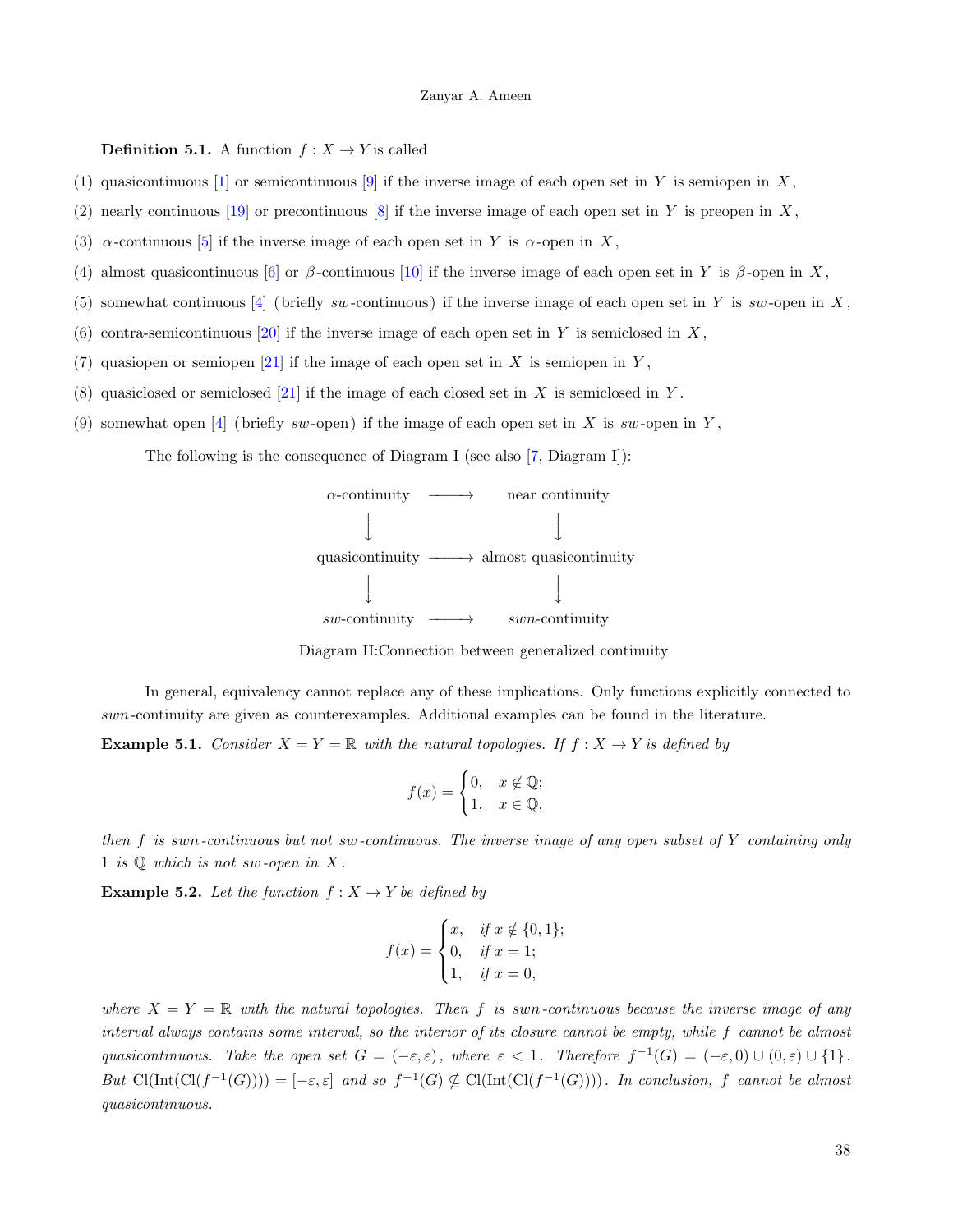**Proposition 5.1.** Let X, Y be spaces and let D be an open dense subspace of X. If  $f: X \rightarrow Y$  is swncontinuous on X, then  $f|_D$  is swn-continuous on D.

Proof. Follows from Proposition [3.3.](#page-3-0)

From Remark [3.3](#page-3-1) and Propositions 2.21-2.28 in [\[7\]](#page-12-6), we have

Remark 5.1. The restriction of an swn-continuous function to an open (resp. a dense, a closed) subspace need not be swn-continuous.

<span id="page-9-0"></span>**Theorem 5.1.** Let X, Y be spaces. A function  $f : X \to Y$  is almost quasicontinuous iff  $f|_U$  is swn-continuous for each open subset  $U \subseteq X$ .

*Proof.* Assume that f is almost quasicontinuous. Let H be an open subset of Y and let U be an open subset of X. By assumption  $f^{-1}(H)$  is  $\beta$ -open in X. By Lemma [2.8,](#page-2-1)  $f^{-1}(H) \cap U$  is  $\beta$ -open in U and thus, by Lemma [2.4](#page-1-1) (ii),  $f^{-1}(H) \cap U$  is an swn-open subset of U. Hence,  $f|_U$  is swn-continuous.

Conversely, suppose that  $f|_U$  is swn-continuous for each open subset U of X. Let H be an open set in Y. Then  $f^{-1}|_U(H) = f^{-1}(H) \cap U$  is swn-open in U. Since U is an open subset of X and each open is semiopen, by Proposition [3.6,](#page-4-0)  $f^{-1}(H) \cap U$  is swn-open in X for each open U and consequently, by Proposition [3.8,](#page-4-1)  $f^{-1}(H)$  is  $\beta$ -open in X. Thus f is almost quasicontinuous.  $\Box$ 

**Theorem 5.2.** Let X, Y be spaces. A function  $f: X \to Y$  is nearly continuous if  $f|_U$  is swn-continuous for each  $\alpha$ -open subset  $U \subseteq X$ .

Proof. By the same steps given in the proof of Theorem [5.1](#page-9-0) and using Proposition [3.9,](#page-4-2) one can obtain the proof.  $\Box$ 

**Theorem 5.3.** Let X, Y be spaces and let  $f: X \to Y$  be a function. If X is strongly irresolvable, then f swn-continuous iff f is sw-continuous

Proof. From Theorem [3.1](#page-5-0) (9).

**Theorem 5.4.** Let X, Y be spaces. For a function  $f: X \to Y$ , the following are equivalent:

- (1) f is swn-continuous and contra-semicontinuous,
- (2) f is sw-continuous and contra-semicontinuous,

Proof. From Lemma [3.5.](#page-4-3)

**Proposition 5.2.** Let f be a one to one function from a space X onto a space Y. Then f quasiopen iff f is quasiclosed.

Proof. Obvious.

<span id="page-9-1"></span>**Theorem 5.5.** For a one to one quasiopen function f from a space X onto a space Y, the following are equivalent:

 $(1)$  f is swn-continuous,

 $\Box$ 

 $\Box$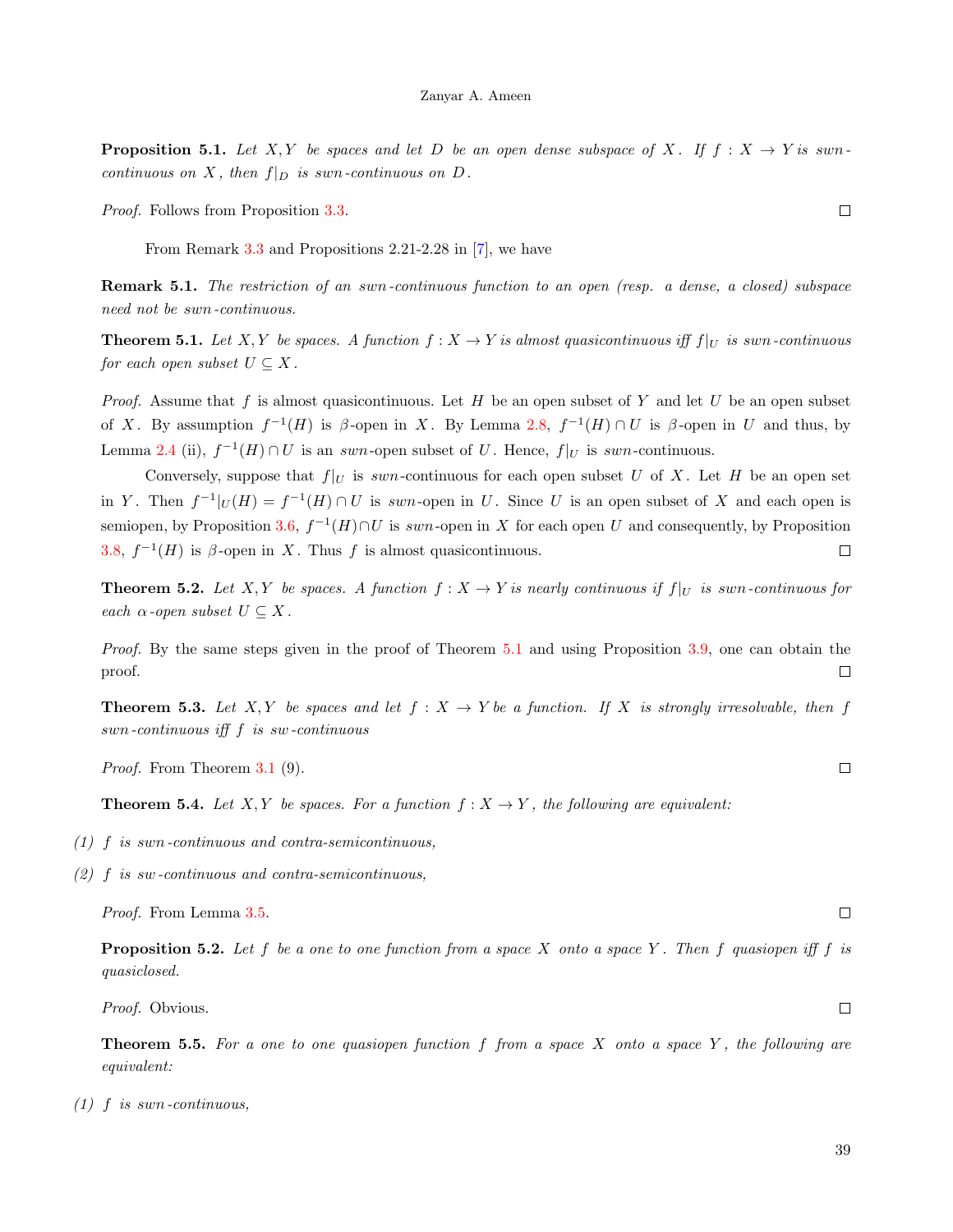- (2) if for each (closed) nowhere dense subset N of X, then  $f(N)$  is nowhere dense in Y,
- (3) if for each swn-open subset A of Y, then  $f^{-1}(A)$  is swn-open in X,
- (4) f is almost quasicontinuous.

*Proof.* (1)  $\implies$  (2) Let N be a closed nowhere dense set in X. By quasiopenness of f, Int(Cl(f(N)))  $\subseteq$  f(N) and so  $\text{Int}(\text{Cl}(f(N))) = \text{Int}(f(N)).$  By Theorem [4.2,](#page-7-0)  $\text{Int}(f(N)) = \emptyset$ . Thus  $\text{Int}(\text{Cl}(f(N))) = \emptyset$ . Hence  $f(N)$  is nowhere dense in Y .

(2)  $\Longleftrightarrow$  (3) Suppose (3) is not true. There exists an swn-open subset A of Y such that  $f^{-1}(A)$  is not swn-open, which means that  $f^{-1}(A)$  is a nowhere dense in X. By (2),  $f(f^{-1}(A)) = A$  is nowhere dense, i.e., A is not swn-open. This is contradiction. Hence (3) must be true. The converse can be proved similarly.

(2)  $\implies$  (4) Let H be an open set in Y. We want to show that  $f^{-1}(H)$  is  $\beta$ -open in X. Let  $x \notin \mathrm{Cl}(\mathrm{Int}(\mathrm{Cl}(f^{-1}(H))))$ . Then there is an open set G in X containing x such that  $\mathrm{Int}(\mathrm{Cl}(f^{-1}(H))) \cap G = \emptyset$ and so  $\emptyset = \text{Int}(\text{Cl}(f^{-1}(H))) \cap \text{Int}(\text{Cl}(G)) \supseteq \text{Int}(\text{Cl}(f^{-1}(H) \cap G))$ . Therefore  $f^{-1}(H) \cap G$  is nowhere dense in X. By (2),  $f(f^{-1}(H) \cap G) = H \cap f(G)$  is nowhere dense in Y. This implies that  $Int(H \cap f(G)) = H \cap Int(f(G)) = \emptyset$ and so  $H \cap \mathrm{Cl}(\mathrm{Int}(f(G))) = \emptyset$ . Since f is quasiopen, then  $f(G) \subseteq \mathrm{Cl}(\mathrm{Int}(f(G)))$ . Therefore  $H \cap f(G) = \emptyset$  and then  $f^{-1}(H) \cap G = \emptyset$ . Thus  $x \notin f^{-1}(H)$ . This yields that  $f^{-1}(H) \subseteq \mathrm{Cl}(\mathrm{Int}(\mathrm{Cl}(f^{-1}(H))))$ , which establishes that,  $f$  is almost quasicontinuous.

(4)  $\implies$  (1) Let V be an open set in Y. If  $V = \emptyset$ , clearly its inverse is swn-open. Suppose that  $V \neq \emptyset$ . By (4),  $f^{-1}(V) \subseteq \text{Cl}(\text{Int}(\text{Cl}(f^{-1}(V))))$ . By Lemma [2.4](#page-1-1) (ii),  $\text{Int}(\text{Cl}(f^{-1}(V))) \neq \emptyset$ . Thus f is  $\Box$ swn-continuous.

## 6. Applications

<span id="page-10-0"></span>**Proposition 6.1.** Let f be a one to one quasiopen swn-continuous function f from a space X onto a space Y. If M is a meager set in X, then  $f(M)$  is meager in Y.

*Proof.* Let M be a meager set in X. Then  $M = \bigcup_{i=1}^{\infty} N_i$  such tat  $N_i$  are nowhere set in X for  $i = 1, 2, \cdots$ . Therefore

$$
f(M) = f\left(\bigcup_{i=1}^{\infty} N_i\right) = \bigcup_{i=1}^{\infty} f(N_i).
$$

By Theorem [5.5](#page-9-1) (2),  $f(N_i)$  is nowhere dense for each i. Hence  $f(M)$  is meager in Y.

 $\Box$ 

<span id="page-10-1"></span>**Theorem 6.1.** Let X, Y be space and let  $f: X \rightarrow Y$  be a function. If f is quasiopen, the following are equivalent:

- $(1)$  f is swn-continuous,
- (2) if for each open dense set D in X, then  $Int(f(N))$  is dense in  $f(X)$ .

*Proof.* (1)  $\implies$  (2) Let D be open dense in X. By Theorem [4.1](#page-6-0) (4),  $f(D)$  is dense in  $f(X)$ . Since f is quasiopen, then  $f(D) \subseteq \text{Cl}(\text{Int}(f(D)))$  and so  $f(X) = \text{Cl}(f(D)) = \text{Cl}(\text{Int}(f(D)))$  by Lemma [2.3](#page-1-0) (i). Thus Int( $f(N)$ ) is dense in  $f(X)$ .

 $(2) \implies (1)$  Straightforward (from Theorem [4.1](#page-6-0)  $(4) \implies (1)$ ).  $\Box$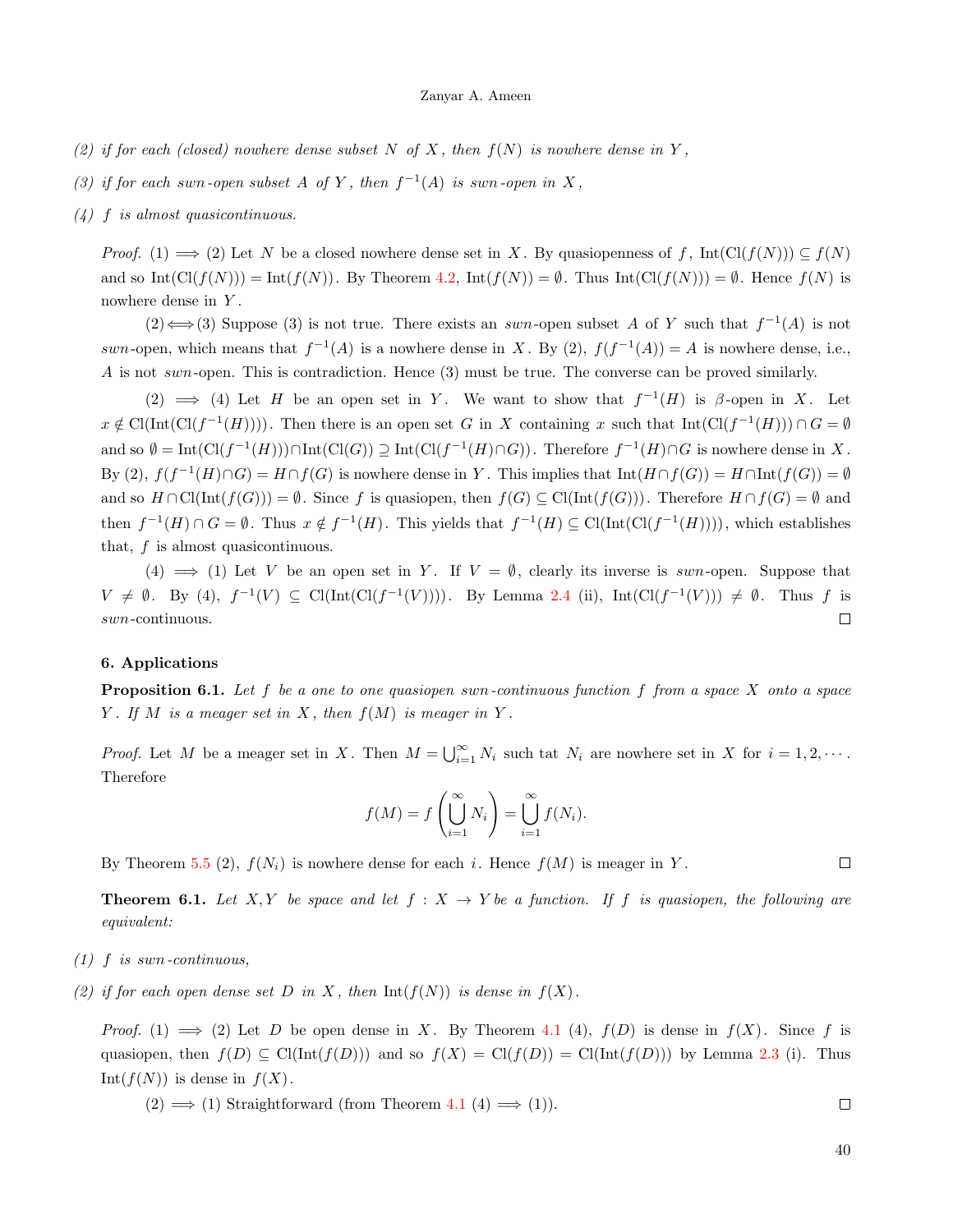**Theorem 6.2.** Let f be a one to one quasiopen swn-continuous function f from a space X onto a space Y. If  $A \subseteq X$  has the Baire property, then  $f(A)$  has the Baire property in Y.

*Proof.* Let  $A \subseteq X$  be a set of Baire property. Then  $A = G\Delta N$  for some open G and meager N subsets of X. Now,  $f(A) = f(G) \Delta f(N)$ . By Proposition [6.1,](#page-10-0)  $f(N)$  is meager. It is enough to show that  $f(G)$  has the Baire property. Since G in open and f is quasiopen, so  $f(G)$  a semiopen set in Y, by Lemma [2.10,](#page-2-4)  $f(G)$  has the Baire property. Thus  $f(A)$  has the Baire property.  $\Box$ 

<span id="page-11-0"></span>**Theorem 6.3.** Let f be a one to one quasiopen swn-continuous function f from a space X onto a Baire space  $Y$ . Then  $X$  is a Baire space.

*Proof.* Assume that G is an open meager subset of X. By Proposition [6.1,](#page-10-0)  $f(G)$  is meager in Y. But f is quasiopen, so  $f(G)$  is semiopen in Y. By Lemma [2.4](#page-1-1) (i), Int $(f(G)) \neq \emptyset$ . Contradiction to the assumption that  $Y$  is Baire. Hence  $X$  is a Baire space.  $\Box$ 

The above Theorem is a slight generalization of the following result given by Noll:

**Corollary 6.1.** Let f be a one to one sw-open open sw-continuous function f from a space X onto a Baire space  $Y$ . Then  $X$  is a Baire space.

*Proof.* Corollary of Theorem 1 in [\[22\]](#page-13-12),  $(c.f.$  Theorem 18 in [\[4\]](#page-12-3)).

We remark that the "one to one" condition in Theorem [6.3](#page-11-0) can be weakened to "countably fiber-complete".

**Definition 6.1.** [\[23\]](#page-13-13) Let X, Y be spaces. A function  $f : X \to Y$  is called countably fiber-complete if for each centered sequence  $\{G_n\}_{n\in\mathbb{N}}$  of open subsets of  $X$ ,  $\bigcap_{n\in\mathbb{N}} G_n \neq \emptyset$ , if there is  $y \in Y$  such that  $f^{-1}(y) \cap G_n \neq \emptyset$ for each n.

<span id="page-11-1"></span>**Theorem 6.4.** Let f be a quasiopen swn-continuous countably fiber-complete function f from a space X onto a Baire space Y . Then X is a Baire space.

*Proof.* Let  $\{D_n\}_{n\in\mathbb{N}}$  be a countable collection of dense open subsets of X. We need to show that  $\bigcap_{n\in\mathbb{N}} D_n$ is dense in X. Let G be any nonempty open subset of X. Since f is quasiopen, then  $f(G)$  is a semiopen subset of Y. By Lemma [2.4](#page-1-1) (i),  $Int(f(G)) \neq \emptyset$ . Set  $H = Int(f(G))$ . By Theorem [6.1,](#page-10-1)  $\{Int(f(D_n))\}_{n\in\mathbb{N}}$  is a countable collection of dense subsets of Y. Since Y is Baire,  $\bigcap_{n\in\mathbb{N}}\text{Int}(f(D_n))$  is dense in Y. It follows that  $\bigcap_{n\in\mathbb{N}}\text{Int}(f(D_n))\cap H\neq\emptyset$ . Let  $y\in\bigcap_{n\in\mathbb{N}}\text{Int}(f(D_n))\cap H$ . This implies that  $\{y\}\cap f(D_n)\cap H\neq\emptyset$  and therefore  $f^{-1}{y} \cap D_n \cap G \neq \emptyset$  for each n. By countable fiber-completeness of  $f$ ,  $\bigcap_{n\in\mathbb{N}} D_n \cap G \neq \emptyset$ , which means that  $\bigcap_{n\in\mathbb{N}} D_n$  is dense in X. This proves that X is a Baire space.  $\Box$ 

The next example shows that the condition quasiopenness of a function f in Theorems  $6.3$  and  $6.4$  cannot be dropped:

**Example 6.1.** Let  $X = \mathbb{R}$  with the right order topology, i.e., the topology generated by the basis  $B_a = \{x : x > a\}$ a}, let  $Y = \mathbb{R}$  with the finite complement topology and define  $f : X \to Y$  to be the identity function. We claim that f is swn-continuous but not quasiopen. On the other hand Y is a Baire space but X is not. Clearly f is one to one and onto (consequently f satisfies countable fiber-completeness). First we want to show that f is swn-continuous. Given any open set G in Y, then it has the form  $G = (-\infty, x_1) \cup (x_1, x_2) \cup \cdots \cup (x_n, \infty)$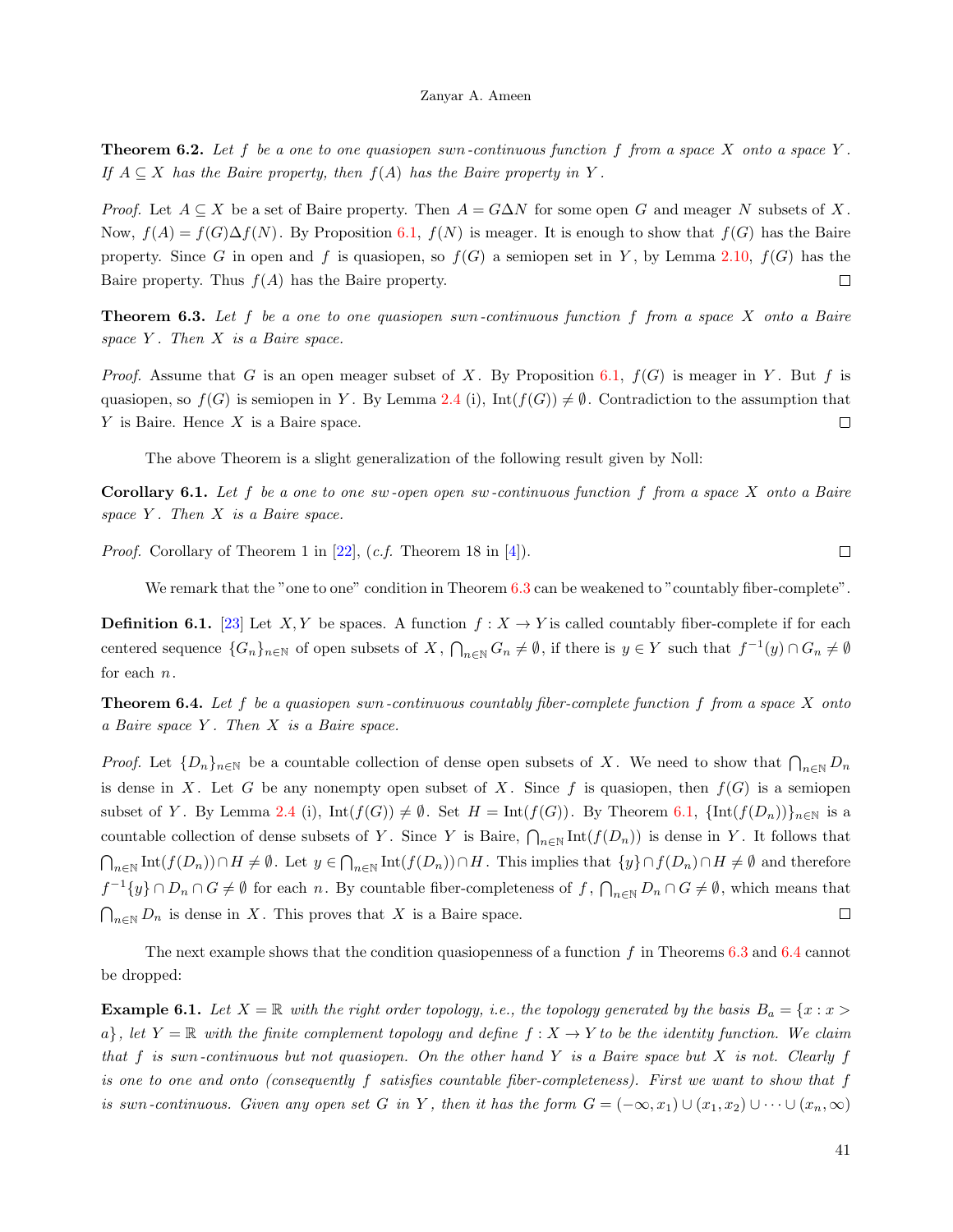for  $x_1, x_2, \ldots, x_n \in \mathbb{R}$ . It follows that  $f^{-1}(G)$  always contains an open set, and each open set in X is dense, so Int( $Cl(f^{-1}(G)) \neq \emptyset$ . Thus f is swn-continuous. Now, take the open set  $(0,\infty)$  in X, then  $(0,\infty) = f((0,\infty)) \nsubseteq \text{Cl}(\text{Int}(f(0,\infty))) = \emptyset$ . Therefore f is not quasiopen. The nowhere sets in Y are only finite. Then Y cannot be written a countable union of finite sets, so it is a Baire space. While  $X = \bigcup_{r \in \mathbb{Q}} N_r$ , where  $N_r = \{x : x < r\}$  is nowhere dense for each r, [\[24,](#page-13-14) p74]. Hence X is not a Baire space.

We shall compare Theorems [6.3](#page-11-0) and [6.4](#page-11-1) with the following results by Noll and Mirmostafaee and Piotrowski respectively. We claim that our results are superior and the next example proves our claim.

<span id="page-12-9"></span>**Theorem 6.5.** Let f be a one-to-one sw-open sw-continuous function f from a space X onto a Baire space Y . Then X is a Baire space.

*Proof.* Corollary of Theorem 1 in  $[22]$ ,  $(c.f.$  Theorem 18 in  $[4]$ .

<span id="page-12-10"></span>**Theorem 6.6.** [\[23,](#page-13-13) Theorem 1.7] Let f be an swopen and sw-continuous countably fiber complete function from a space  $X$  onto a Baire space  $Y$ . Then  $X$  is a Baire space.

**Example 6.2.** Let r be the natural topology on R and let  $\theta$  be a topology on R generated by  $r \cup {\mathbb{P}}$ . Suppose that  $g : (\mathbb{R}, r) \to (\mathbb{R}, \theta)$  is the identity function. One can easily see that g sends open sets to open, so g is semiopen and consequently somewhat open. We now check that g is somewhat nearly continuous. Take any open set H in  $\theta$ , its inverse either contains an open interval or a subset of  $\mathbb P$  and in both cases  $\mathrm{Int}(\mathrm{Cl}(g^{-1}(H))) \neq \emptyset$ . If we take  $\mathbb P$  as an open set in  $\theta$ , then  $\mathrm{Int}(g^{-1}(\mathbb P)) = \emptyset$  and so g cannot be somewhat continuous. On the other hand, by Baire category theorem both  $(\mathbb{R}, r)$  and  $(\mathbb{R}, \theta)$  are Baire spaces.

In conclusion, we have given two examples which verified that Theorems [6.3](#page-11-0) and [6.4](#page-11-1) are natural generalizations of Theorems [6.5](#page-12-9) and [6.6.](#page-12-10)

## References

- <span id="page-12-0"></span>[1] Kempisty S, Sur les fonctions quasicontinues. Fundamenta Mathematicae 1932; 1(19): 184–197.
- <span id="page-12-1"></span>[2] Banach S, Théorie des opérations linéaires. Subwencji Funduszu Kultury Narodowej; First Edition edition, 1932.
- <span id="page-12-2"></span>[3] Frolík Z, Remarks concerning the invariance of Baire spaces under mappings. Czechoslovak Mathematical Journal 1961; 11(3): 381–385.
- <span id="page-12-3"></span>[4] Gentry K R, Hoyle HB III, Somewhat continuous functions. Czechoslovak Mathematical Journal 1971; 21(1): 5–12.
- <span id="page-12-4"></span>[5] Njastad O, On some classes of nearly open sets. Pacific journal of mathematics 1965; 15(3): 961–970.
- <span id="page-12-5"></span>[6] Borsik J, Doboš J, On decompositions of quasicontinuity. Real Analysis Exchange 1990; 16(1): 292–305.
- <span id="page-12-6"></span>[7] Piotrowski Z, A survey of results concerning generalized continuity on topological spaces. Acta Math. Univ. Comenian 1987; 52(53): 91–110.
- <span id="page-12-7"></span>[8] Mashhour A, Abd-El-Monsef M, El-Deep S, On preconlinuous and weak precontinuous mappings. Proc. Math. Phys. Soc. Egypt 1982; 53: 47–53.
- <span id="page-12-8"></span>[9] Levine N, Semi-open sets and semi-continuity in topological spaces. The American Mathematical Monthly 1963;  $70(1): 36-41.$

42